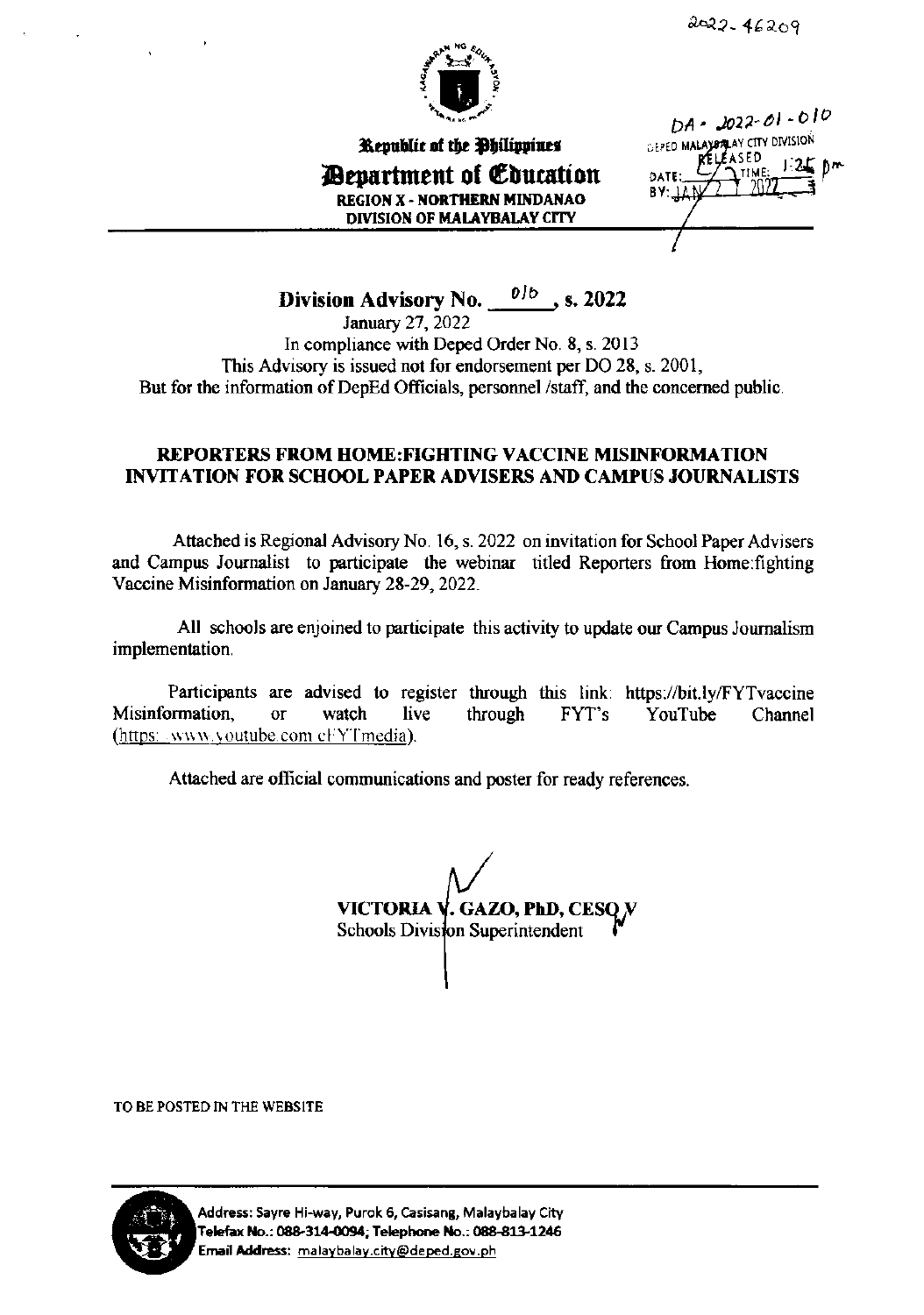

1330

Republic of the Philippines *<u>Benartment</u>* of *Coutation* REGION X - NORTHERN MINDANAO

 $1/21/22$ 

#### **Office of the Regional Director**

# Regional Advisory No.  $\frac{10}{2}$ , s. 2022

January 20, 2022 In compliance with DepEd Order No. 8, s. 2013, this Advisory is issued not for endorsement per DO 28, s. 2001, but for the information of DepEd Officials, personnel/staff, and the concerned public. (Visit deped 10.com)

#### REPORTERS FROM HOME: FIGHTING VACCINE MISINFORMATION INVITATION FOR SCHOOL PAPER ADVISERS AND CAMPUS JOURNALISTS

FYT Media, in partnership with Google Philippines, will conduct a webinar titled Reporters from Home: Fighting Vaccine Misinformation on January 28-29.

The two-day virtual event aims to equip student journalists with the knowledge and tools so they can be reporters from home creating content on YouTube aimed at addressing the COVID-19 infodemic and vaccine hesitancy.

Invited speakers include broadcast journalist Atom Araullo, DOH Director Dr. Beverly Lorraine Ho, and UP College of Mass Communication Prof. Yvonne Chua.

Interested participants are advised to register through this link: https://bit.ly/FYTvaccineMisinformation, or watch live through FYT's YouTube Channel (https://www.youtube.com/c/FYTmedia).

Attached are official communications and poster for ready references.

DR. ARTURO B. BAYOCOT, CESO III **Regional Director** 

p.p.

DR. VICTOR d. DE GRACIA JR., CESO V

**Assistant Regional Director** 

ATCH.: As stated

CLMD/radj



DepEd Regional Office X, Zone 1, Upper Balulang, Cagayan de Oro City (088) 856-3932 | (088) 881-3137 | (088) 881-3031 Department of Education Region 10 region10@deped.gov.ph



I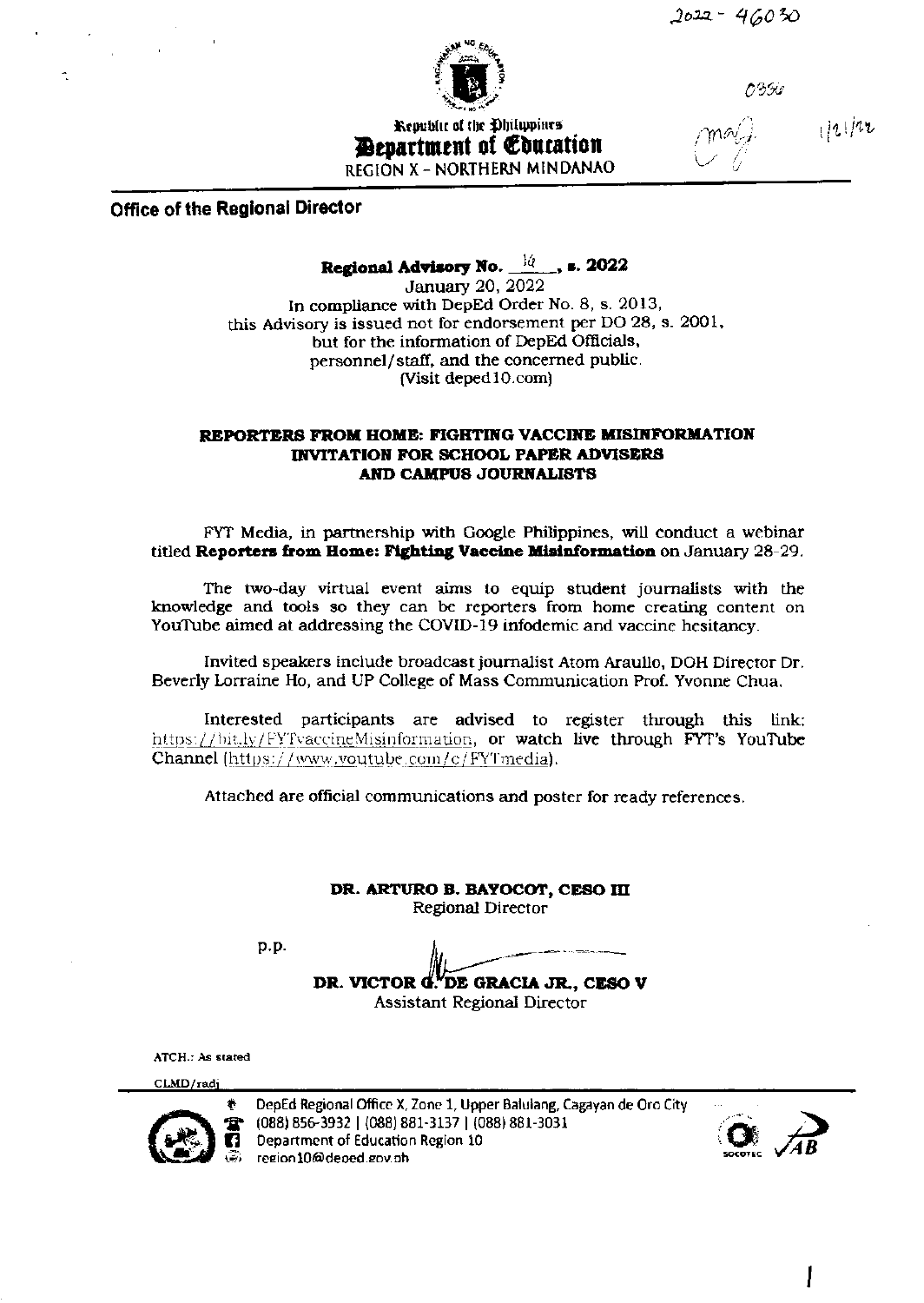

q.

82 Scout Chuatoca St. Roxas District, Quezon City E: fyt.mediagroup @gmail.com LL: (02) 8719-2029

January 3, 2022

**SEC. LEONOR M. BRIONES** 

Department of Education Pasig City, Metro Manila

> Thru: DIR. JOCELYN D.R. ANDAYA Bureau of Curriculum Development Department of Education Pasig City, Metro Manila

Dear Secretary Briones,

We are from Lyf Solutions, Inc, a multimedia production company that I co-founded with journalists Atom Araullo, Voltaire Tupaz, and Zak Yuson in 2018. We're behind the independent media outfit FYT, where we tell stories to connect people and to inspire meaningful conversations and social action.

We would like to express our sincere gratitude for the opportunity to organize the workshop on Advocacy Journalism during the National Schools Press Conference (NSPC) in August 2021.

As the Philippines continues to respond to the COVID-19 pandemic, it deals with infodemic or the challenge of an overabundance of information - both accurate and false - about the virus.

However, false information tends to spread more quickly and widely, making it more difficult for the public to identify verified content from reliable sources such as local health authorities, experts, and media.

This poses a serious challenge to vaccination efforts to curb the pandemic.

That is why we partnered with Google Philippines to train campus and community journalists and citizen reporters to create visual content (e.g., video, photos, graphics, multimedia) that corrects false information on COVID-19 vaccination and promotes content that addresses health information needs at the community level. The project will kick off with the production of hyper-local content related to COVID-19 vaccination.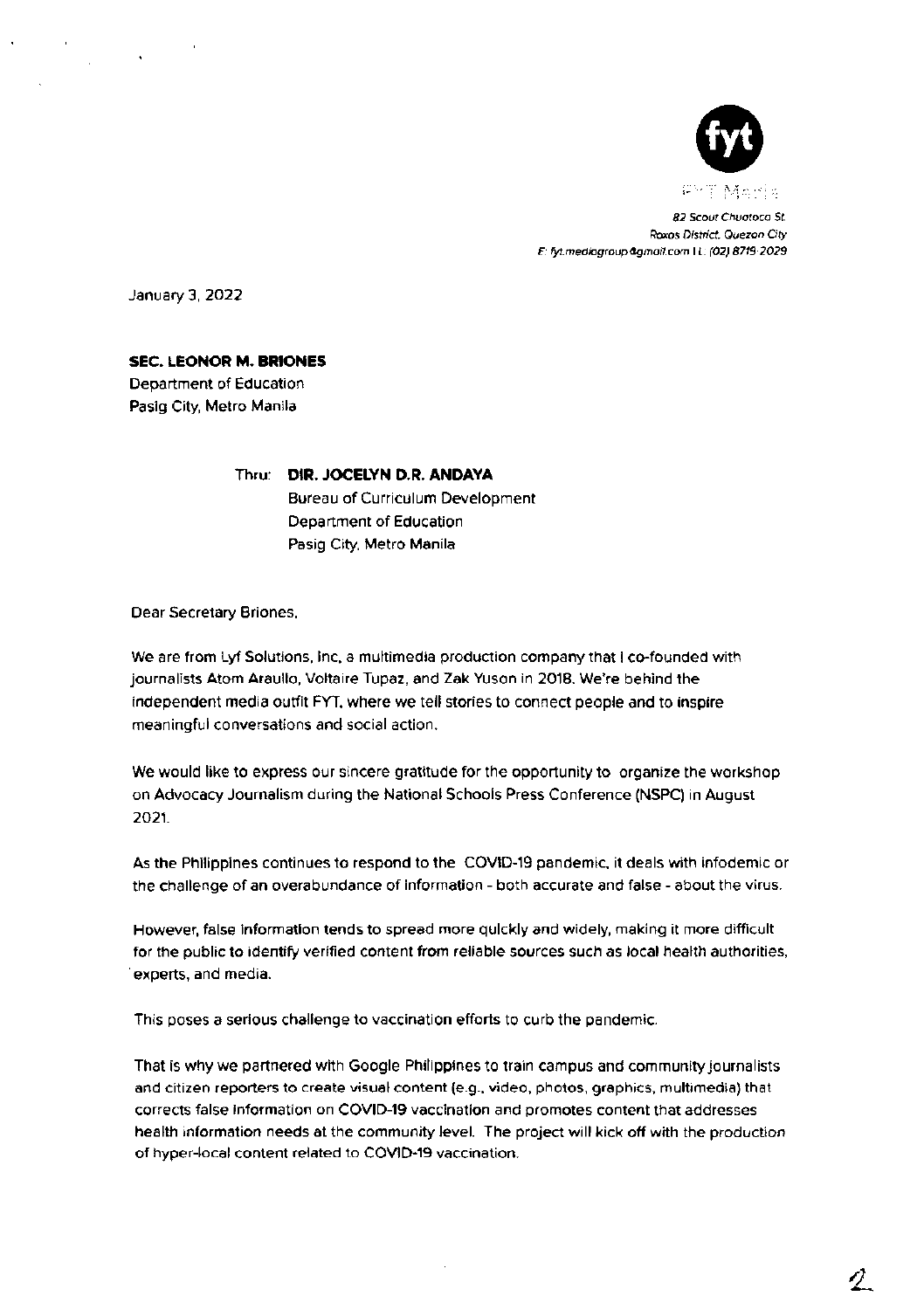On January 28-29, we are holding a webinar entitled Reporters From Home: Fighting Vaccine Misinformation, a two-day virtual event that aims to equip student journalists with the knowledge and tools so they can be reporters from home creating content on YouTube aimed at addressing the COVID-19 infodemic and vaccine hesitancy.

Invited speakers include broadcast journalist Atom Araullo, DOH Director Dr Beverly Lorraine Ho, and UP College of Mass Communication Prof. Yvonne Chua.

Google News Initiative Teaching Fellow Trinna Leong will also be sharing how to maximize existing online platforms to combat mislnformalion and disinformation in the communtty. This event will be livestreamed vla FYT's YouTube channel and certificates of participation will be distributed..

Interested participants may register through this link: https://bit.ly/FYTyaccineMisinformation

ln thls regard. we sre respectfully seeking your endorsemenl for our event to encourage more students and teachers to participate and enhance their critical thinking and content creation skills in a time of pandemic and infodemic. We are hoping to gather at least 3,000 registered participants from the 17 regions in the country.

Again, we thank you for your continued support for our shared advocacy. We are hoping for your favorable consideration regarding our request.

Respectfully,

**RUPERT AMBIL** CEO and Co-founder FYT Media

Attachments:

- Official event poster
- Press Release
- Program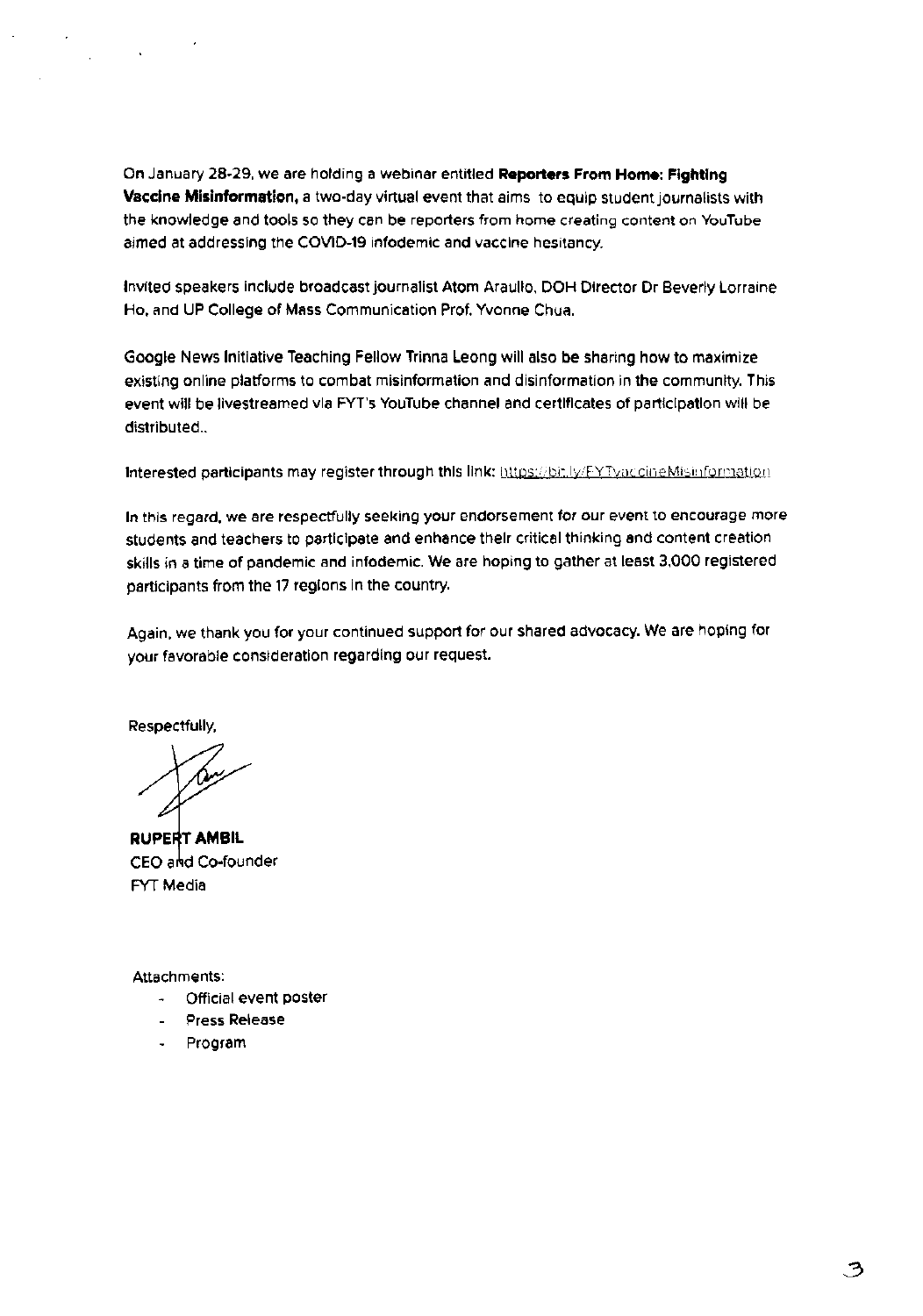

 $\sim 10^{-1}$ 

in a

 $\sim 10^7$ 

 $\label{eq:2.1} \frac{1}{\sqrt{2\pi}}\left(\frac{1}{\sqrt{2\pi}}\right)^{1/2}\frac{1}{\sqrt{2\pi}}\left(\frac{1}{\sqrt{2\pi}}\right)^{1/2}\frac{1}{\sqrt{2\pi}}\left(\frac{1}{\sqrt{2\pi}}\right)^{1/2}$ 

(Hi-resolution version can be accessed here.)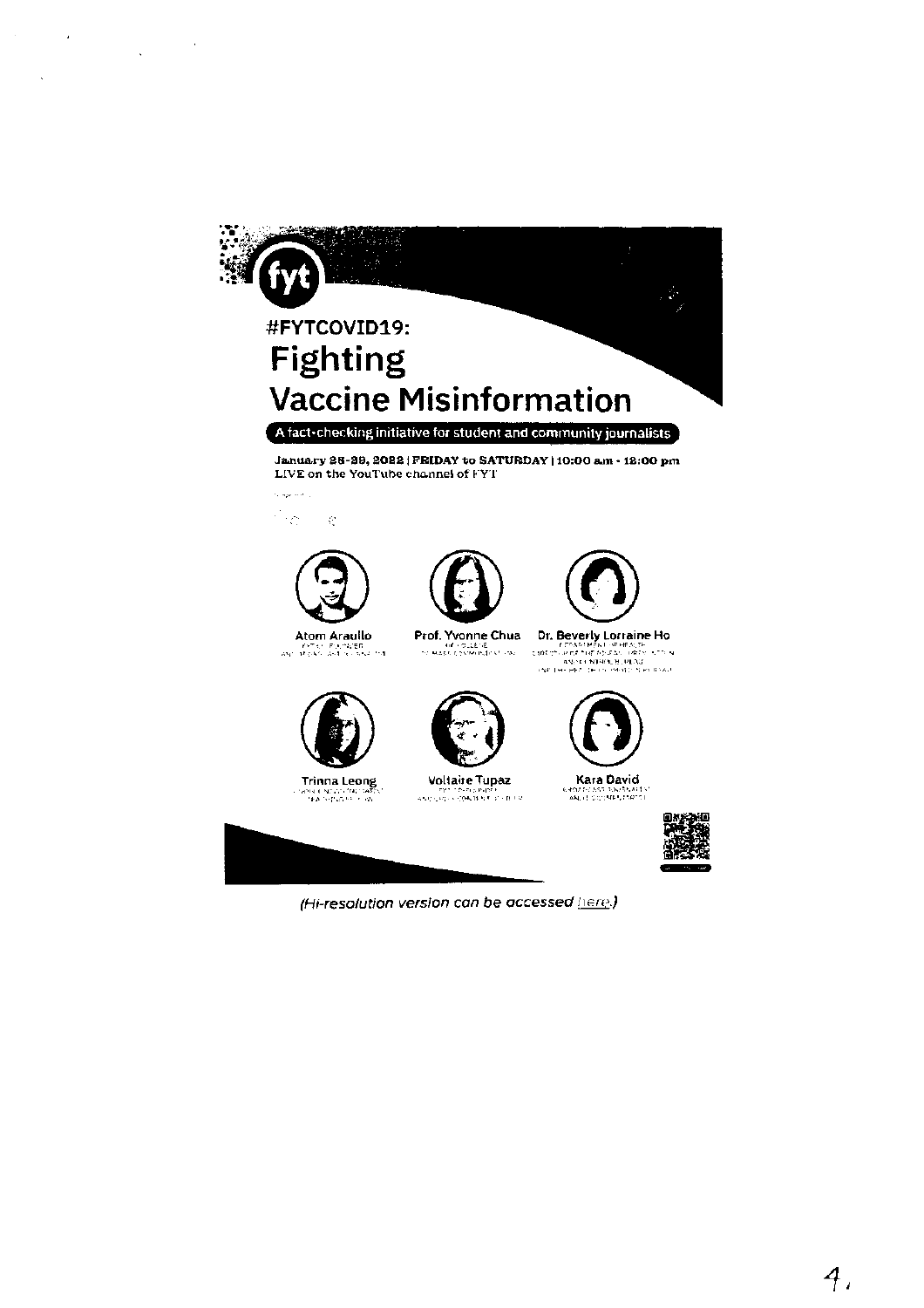### FYT Media, Google go local to fight vaccine misinformation

 $\sim 10$ 

Student and community journalists across the country will gather to tackle misinformation on COVID-19 vaccine in a free webinar from January 28 to 29, 2022 at 10:00AM - 12:00NN. This will be streamed live on EYT's YouTube channel.

Dubbed "#FYTCOVID19: Fighting vaccine misinformation," the online event is a fact-checking initiative of the Independent media outfit FYT supported by Google Philippines.

As the Philippines continues to respond to the COVID-19 pandemic, it deals with infodemic or the spread of false or inaccurate information about the virus and vaccine.

Experts from the health sector, the academe, and Google will speak at the event which will be headlined by FYT Media co-founder and broadcast journalist Atom Araullo.

"Hinihikayat ko kayong makinig sa payo ng mga doktor at mga eksperto, at huwag magpadala sa fake information na kumakalat sa social media o sa ating mga komunidad," Araullo said, inviting community reporters and citizen journalists to join the timely conversation.

(I urge everyone to take the advice of doctors and experts, and to be mindful of fake information that spreads on social media or in our communities.)

There is an urgent need to bolster fact-checking efforts around COVID-19 vaccine information at the local level and support journalists from community, national, and mainstream media.

"Google is committed to working closely with the media, partners, and communities to help fight misinformation. This webinar, together with FYT Media, will pave the way for opportunities to improve the skills of student and community journalists in telling stories that help combat COVID-19 and vaccine misinformation at the community level," said Mervin Wenke, who leads Communications and Public Affairs for Google in the Philippines.

Student and community journalists must register here to attend the webinar. FYT Media and Google will select 10 student and community journalists that both organizations will support beyond the webinar so they can learn more skills about fact-checking and building content on YouTube.

Recent data from the Department of Health shows that 49.8 million Filipinos - about 45% of the population - have already been fully vaccinated against COVID-19. According to a report, cities and municipalities including Taguig, Pateros, and Manila have already begun the preparations for the vaccination of children aged five to 11 which could start soon.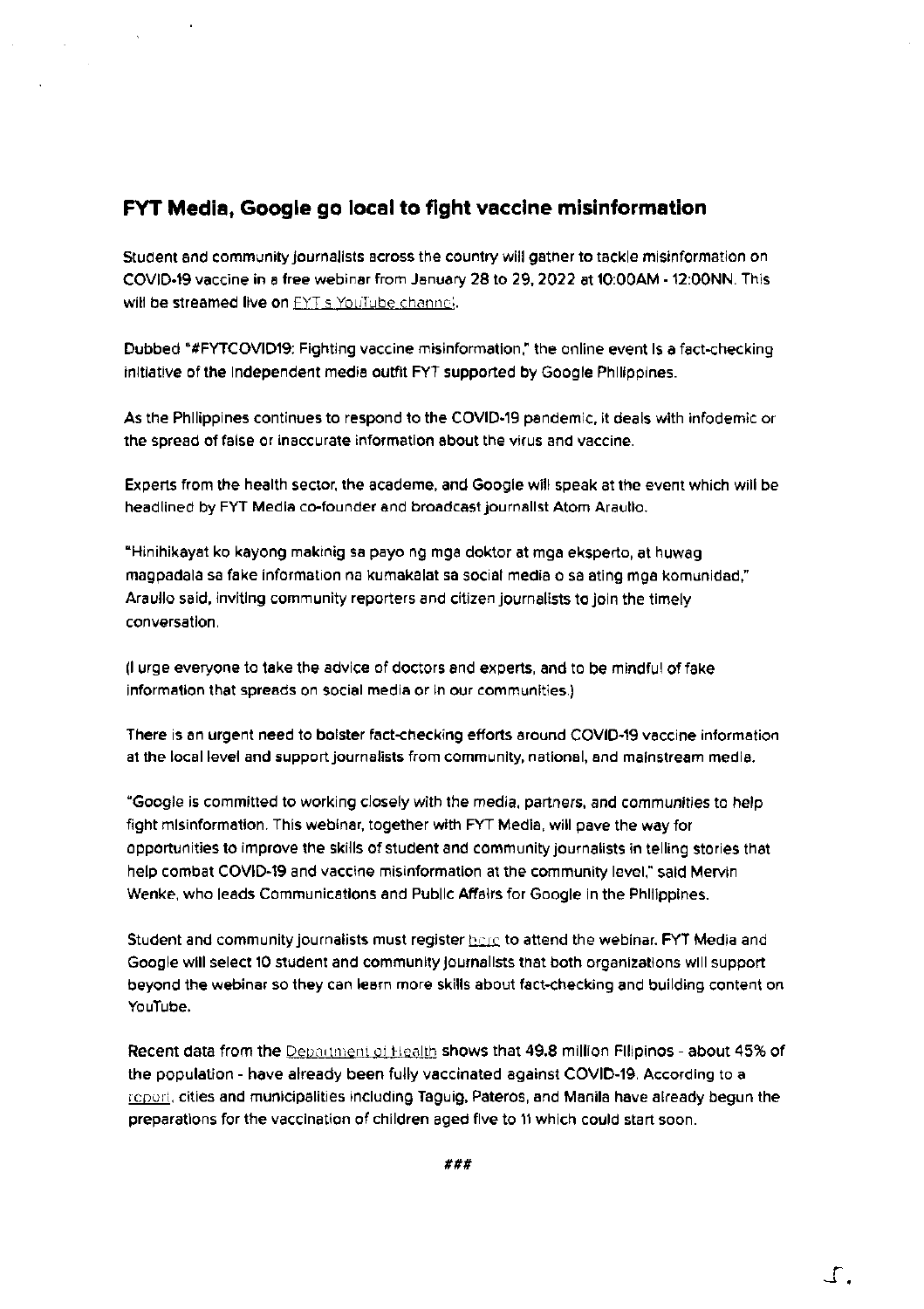# #FYTCOVID19: Fighting vaccine misinformation

A fact-checking initiative for student and community journalists

### January 28, 2022 10:00 - 12:00 pm Live via FYT's YouTube channel

| <b>Duration</b>     | Event                                               | <b>Speaker</b>                                                                                                                                 |  |
|---------------------|-----------------------------------------------------|------------------------------------------------------------------------------------------------------------------------------------------------|--|
| 10:00 am - 10:05 am | Introduction                                        | Moderator                                                                                                                                      |  |
|                     |                                                     | <b>Voltaire Tupaz</b><br>Fyt Co-Founder &<br>Chief Content Officer                                                                             |  |
| 10:05 am - 10:35 am | Keynote Speech                                      | Atom Araullo<br>Fyt Co-Founder & Broadcast<br>Journalist                                                                                       |  |
| Panel Discussion    |                                                     |                                                                                                                                                |  |
| 10:35 am - 10:55 am | Infodemic: Disinformation in<br>a time of pandemic. | Prof. Yvonne Chua<br><b>UP College of Mass</b><br>Communication                                                                                |  |
| 10:55 am - 11:15 am | Vaccine facts and myths                             | Dr. Beverly Lorraine Ho<br>Department of Health<br>Director of the Disease Prevention<br>and Control Bureau and the Health<br>Promotion Bureau |  |
| 11:15 am - 11:35 am | Challenges in covering local<br>vaccination         | (Community reporter: to be<br>identified later on) +<br><b>Atom Araulio</b>                                                                    |  |
| 11:35 am - 11:55 am | Q and A                                             | Host                                                                                                                                           |  |
| 11:55 am - 12:00 pm | Wrap up and<br>announcements for Day 2              | <b>Voltaire Tupaz</b><br>Fyt Co-Founder &<br><b>Chief Content Officer</b>                                                                      |  |

 $\iota$ 

# Day 1

 $\mathcal{L}$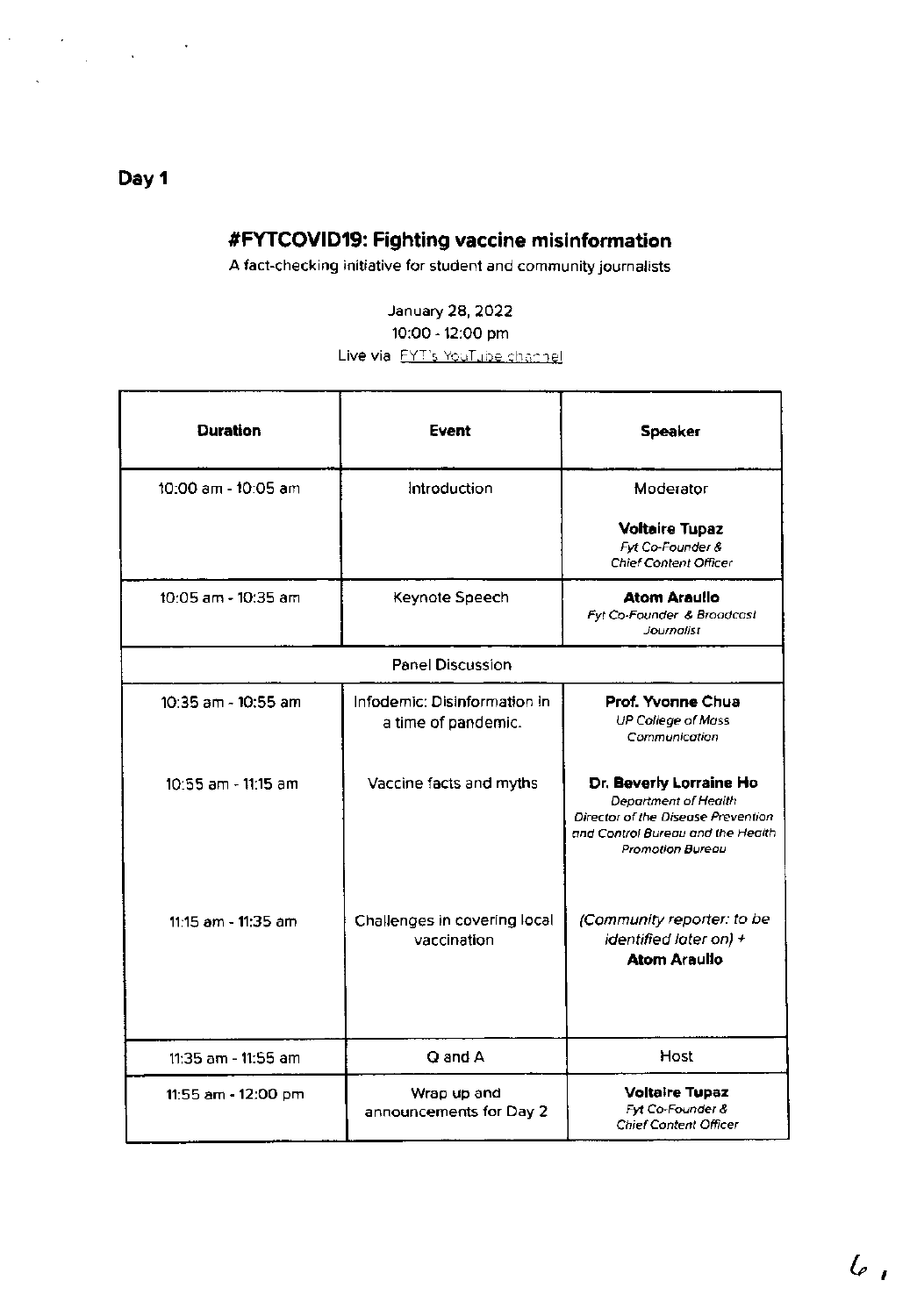### DAY<sub>2</sub>

### #FYTCOVID19: Fighting vaccine misinformation

A fact-checking initiative for student and community journalists

January 29, 2022 Saturday 10:00 - 12:00NN Live via EYT's YouTube change!

| <b>Time Allotment</b> | <b>Event</b>                                                                                                                                                                                                                                                                   | <b>Speaker</b>                                                            |
|-----------------------|--------------------------------------------------------------------------------------------------------------------------------------------------------------------------------------------------------------------------------------------------------------------------------|---------------------------------------------------------------------------|
| 10:00 am - 10:10 am   | Recap of Day 1                                                                                                                                                                                                                                                                 | Host<br>Kara David<br>Broadcast Journalist &<br>Documentarist             |
| 10:10 am - 10:15 am   | Agenda Setting for the Day                                                                                                                                                                                                                                                     | <b>Voltaire Tupaz</b><br>Fyt Co-founder & Chief Content<br><b>Officer</b> |
|                       | Fact-checking session<br>With Google News Initiative                                                                                                                                                                                                                           |                                                                           |
| 10:15 am - 11:15 am   | Mis/disinfo<br>landscape<br><b>Fact Check Explorer</b><br>Google Search<br><b>Operators</b><br>Reverse Image<br>Search<br>tools-Google, InVid,<br>RevEye, Tineye,<br>Yandex, Bing<br>Knowing Social<br>Media Timestamps<br>Google Street View<br>Google Earth and<br>Earth Pro | <b>Trinna Leong</b><br>Google News Initiative<br><b>Teaching Fellow</b>   |
| 11:15 am - 11:45 am   | Q and A                                                                                                                                                                                                                                                                        | <b>Kara David</b><br>Broadcast Journalist &<br>Documentarist              |
|                       | Wrap-up and Closing                                                                                                                                                                                                                                                            | <b>Kara David</b><br>Broadcast Journalist &<br>Documentarist              |